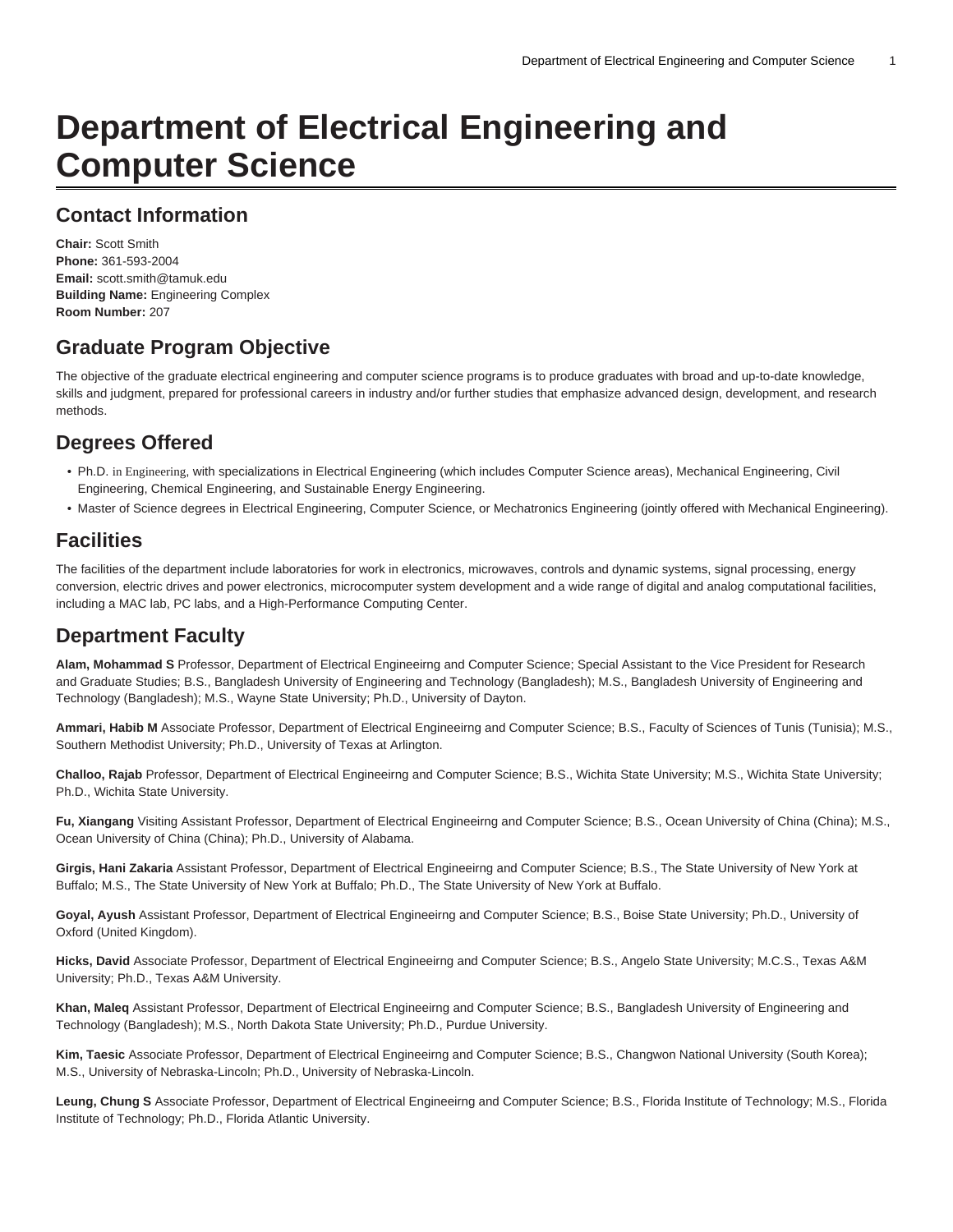**McLauchlan, Lifford L** Associate Professor, Department of Electrical Engineeirng and Computer Science; B.S., Texas A&I University; M.S., Texas A&I University; Ph.D., Texas A&M University.

**Mishra, Avdesh** Assistant Professor, Department of Electrical Engineeirng and Computer Science; B.S., Tribhuvan University (Nepal); M.S., University of New Orleans; Ph.D., University of New Orleans.

**Nekovei, A. Reza** Professor, Department of Electrical Engineeirng and Computer Science; B.S., University of Maine; M.S., University of Maine; Ph.D., University of Rhode Island.

**Nijim, Mais** Associate Professor, Department of Electrical Engineeirng and Computer Science; B.S., Princess Sumaya University for Technology (Jordan); M.S., New Mexico State University; Ph.D., New Mexico Institute of Mining and Technology.

**Noore, Afzel** Professor, Department of Electrical Engineeirng and Computer Science; Associate Dean for Undergraduate Affairs, Frank H. Dotterweich College of Engineering; Chair, Department of Industrial Management and Technology; B.E., University of Madras (India); M.S., Indian Institute of Technology (India); Ph.D., West Virginia University.

**Park, Sung-won** Professor, Department of Electrical Engineeirng and Computer Science; B.E., Hanyang University (South Korea); M.E., Hanyang University (South Korea); M.S.E.E., University of New Mexico; Ph.D., University of New Mexico.

**Smith, Scott** Professor, Department of Electrical Engineeirng and Computer Science; Chair; B.S., University of Missouri; B.S., University of Missouri; M.S., University of Missouri; Ph.D., University of Central Florida.

**Toscano, George** Visiting Assistant Professor, Department of Electrical Engineeirng and Computer Science; B.S., Bangladesh University of Engineering and Technology (Bangladesh); M.S., Bangladesh University of Engineering and Technology (Bangladesh); Ph.D., University of Texas at Arlington.

**Verma, Amit** Professor, Department of Electrical Engineeirng and Computer Science; B.Tech, Institute of Technology (India); M.S., Vanderbilt University; Ph.D., Georgia Institute of Technology.

**Yilmaz, Muhittin** Associate Professor, Department of Electrical Engineeirng and Computer Science; B.S., Gazi University (Turkey); M.Sc., Pennsylvania State University; Ph.D., Pennsylvania State University.

**Yilmazer, Nuri** Associate Professor, Department of Electrical Engineeirng and Computer Science; B.S., Cukurova University (Turkey); M.S., University of Florida; Ph.D., Syracuse University.

**Zhang, Xuewei** Associate Professor, Department of Electrical Engineeirng and Computer Science; B.S., Tsinghua University (China); M.S., Tsinghua University (China); Ph.D., Massachusetts Institute of Technology.

### **Emeritus**

**Diersing, Robert** Professor of Electrical Engineering, Department of Electrical Engineeirng and Computer Science; Interim Vice President for Research and Graduate Studies; B.B.A., Texas A&I University; M.S., Texas A&I University; M.B.A., Corpus Christi State University; Ph.D., Texas A&M University.

# **Computer Science (CSEN)**

### **CSEN 5303** Adv Topics in Computer Sci **1-3 SCH (1-3)**

One or more advanced topics. May be repeated when topic changes. (Credit may not be obtained for both CSEN 5303 and EEEN 5303 courses if the topic is the same.)

### **CSEN 5304** Adv Computer Architecture **3 SCH (3-0)**

Introduces the design principles of modern computers. The topics include RISC and CISC architecture, interconnection networks, multiprocessors and multicomputer systems, dataflow and systolic arrays, future outlook for architectures and the basics of parallel algorithms. Credit may not be obtained in both CSEN 5304 and EEEN 5304.

#### **CSEN 5305** Graduate Research Project **3 SCH (3)**

Designed for project option students and requires completion of research project. Prerequisite: departmental approval. May be repeated for a maximum of 6 semester hours.

#### **CSEN 5306** Thesis **3 SCH (3)**

Designed for thesis option students. The course requires completion of thesis research. Prerequisite: departmental approval. May be repeated for maximum of 6 semester hours.

#### **CSEN 5313** Compiler Design **3 SCH (3-0)**

This course introduces the structure of a compiler and the various techniques used for designing a compiler. Topics include grammars, parsing methods, implementation details and translator writing systems.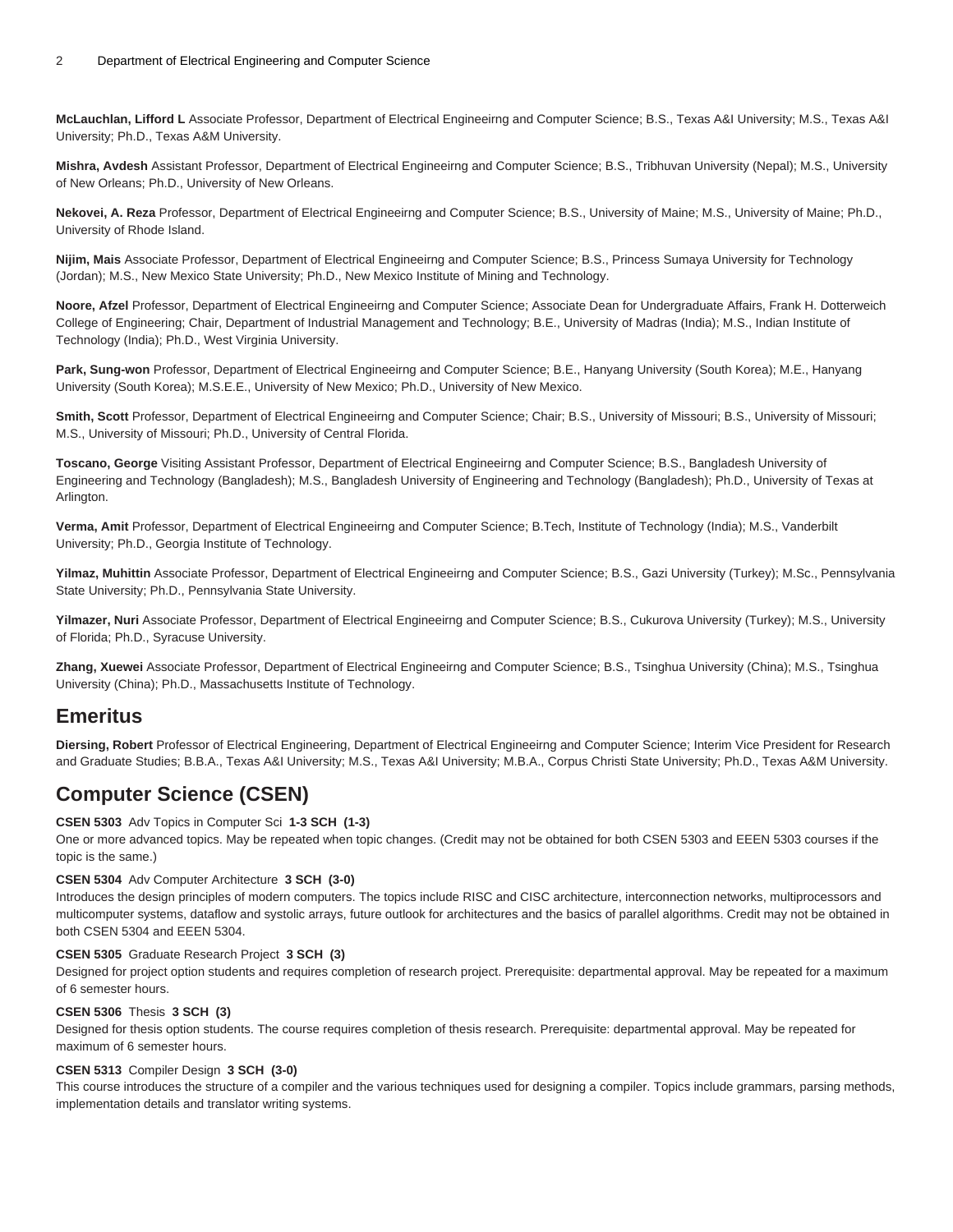#### **CSEN 5314** Database Systems **3 SCH (3-0)**

Basic concepts and architecture of database systems, ER model, relational model, relational algebra, SQL, ER-to-rational mapping, functional dependencies normalization, database design process, object-oriented database. Distributed database. Prerequisite: graduate standing in computer science or another engineering discipline.

#### **CSEN 5322** Operating systems **3 SCH (3-0)**

Operating systems principles; procedures and their implementation; protection, concurrent, cooperating and communicating processes; storage management; resource allocation; scheduling; file systems; and system design issues.

#### **CSEN 5323** Computer Comm Networks **3 SCH (3-0)**

The International Standards Organization (ISO) Open Systems Interconnection (OSI) model as a framework for the study of computer communication networks. Data communication. Functions and protocols of physical layer, medium access sublayer, link layer, network layer and transport layer. Case studies. ISDN. Prerequisite: graduate standing in computer science or electrical engineering.

#### **CSEN 5325** Software Engineering **3 SCH (3-0)**

Covers development life-cycle models, inspection process, software quality metrics, testing, validation metrics, estimation and scheduling. Prerequisite: graduate standing in engineering.

#### **CSEN 5333** Real Time Systems **3 SCH (3-0)**

Characteristics of systems and techniques used in real time computer applications. Scheduling theory, verification and design techniques including simulation and probablistic models. Prerequisite: graduate standing.

#### **CSEN 5336** Analysis of Algorithms **3 SCH (3-0)**

Introduction of the design and analysis of computer algorithms. Topics include asymptotic efficiency; a survey of useful algorithms for sorting, information retrieval, and graphs; paradigms for algorithm design; and a brief introduction to complexity classes including NP. Prerequisite: graduate standing.

#### **CSEN 5350** Application of Neural Networks **3 SCH (3-0)**

Includes a review of network architectures, perceptron, linear networks, back-propagation and radial basis networks. A real-time laboratory experience in seeing the application of neural networks. Prerequisite: graduate standing in Computer Science. (Credit may not be obtained in both CSEN 5350 and EEEN 5350.)

#### **CSEN 5401** Adv Probs in Computer Sci **1-4 SCH (1-4)**

Individual or group research on advanced problems conducted under the supervision of a faculty member. Maximum credit 8 semester hours.

### **Electrical Engineering (EEEN)**

#### **EEEN 5303** Advanced Topics in Elec Eng **1-3 SCH (1-3)**

One or more advanced topics. May be repeated when topic changes. (Credit may not be obtained in both EEEN 5303 and CSEN 5303 courses if the topic is the same.)

#### **EEEN 5304** Adv Computer Architecture **3 SCH (3-0)**

Introduces the design principles of modern computers. The topics include RISC and CISC architectures, interconnection networks, multiprocessors and multicomputer systems, dataflow and systolic arrays, future outlook for architectures and the basics of parallel algorithms. Credit may not be obtained in both EEEN 5304 and CSEN 5304.

#### **EEEN 5305** Graduate Research Project **3 SCH (3)**

Designed for project option students and requires completion of research project. Prerequisite: departmental approval. May be repeated for a maximum of 6 semester hours.

#### **EEEN 5306** Thesis **3 SCH (3)**

Designed for thesis option students. The course requires completion of thesis research. Prerequisite: departmental approval. May be repeated for maximum of 6 semester hours.

#### **EEEN 5321** Digital Computer Design **3 SCH (3-0)**

Register operations, arithmetic operations, control of operations, memory systems, methods of input and output. Examples of commercial systems, system design of a general purpose computer.

#### **EEEN 5324** Control System Synthesis **3 SCH (3-0)**

Actuators and transducers, static and dynamic accuracy of systems, describing functions, compensation, design of typical control systems.

#### **EEEN 5326** Dynamic Systems I **3 SCH (3-0)**

Mathematical analysis of engineering, dynamic systems. Modeling, simulation, transfer functions, state variables, stability of linear systems.

#### **EEEN 5329** Adaptive Control **3 SCH (3-0)**

Signal and system norms, Lp functions, adaptive parameter identification and control, stability, Model Reference Adaptive Control (MRAC), multi objective evolutionary/genetic algorithms, adaptive backstepping, and robust adaptive control laws. Prerequisite: EEEN 4354 or consent of instructor.

#### **EEEN 5330** Rapid Prototypng and ASIC Dsgn **3 SCH (3-0)**

Principles of electronic system design using Application-Specific Integrated Circuits (ASIC) approach: digital hardware modeling techniques using an HDL, logic simulation, logic synthesis, standard cells, gate arrays, sea of gates, bit serial hardware design methods and analog methods.